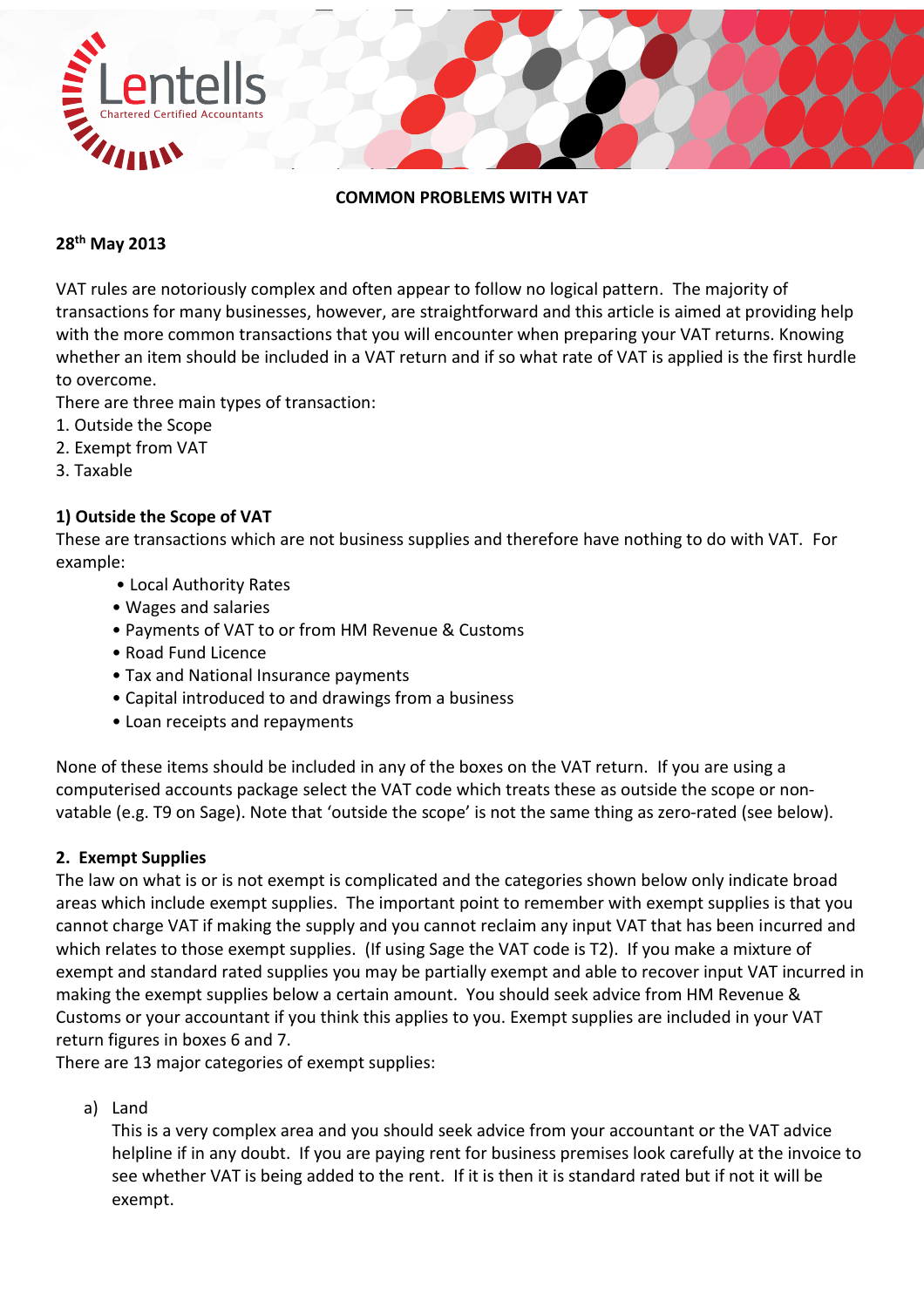

b) Insurance

Insurance premiums include something called 'Insurance Premium Tax'. This is not VAT and cannot be reclaimed through your VAT return.

c) Postal Service

The exempt status only applies to the Royal Mail. Private delivery services such as couriers are standard rated.

- d) Betting, Gaming and Lotteries
- e) Finance

Banking services, credit costs and interest charges. This also includes stockbroking services.

f) Education

This includes Local Authority and Public Schools (as long as the education is not being provided for profit). Private tuition by teachers is also exempt unless it is in respect of a leisure activity.

g) Health and Welfare

This includes doctors, dentists, optician services (but not providing glasses), physiotherapists, chiropractics etc.

- h) Burial and Cremation Services
- i) Trade Unions and Professional Bodies Only applies to services in return for subscriptions
- j) Sport, Sports Competitions and Physical Education The exempt status only applies in limited circumstances such as when all application fees are returned in prizes or where the competition is run by a non‐profit making organisation established for the purposes of sport.
- k) Works of Art
- l) Fund Raising Events by Charities
- m) Cultural Services etc.

# 3**. Taxable Supplies**

Unless a supply is outside the scope of VAT or specifically exempted then it is deemed to be Taxable. In this case VAT is applied at 0% (i.e. zero‐rated,) 5% (reduced rate) or 17.5% (standard rated). If in doubt about which rate you should use seek advice – the answer is not always obvious!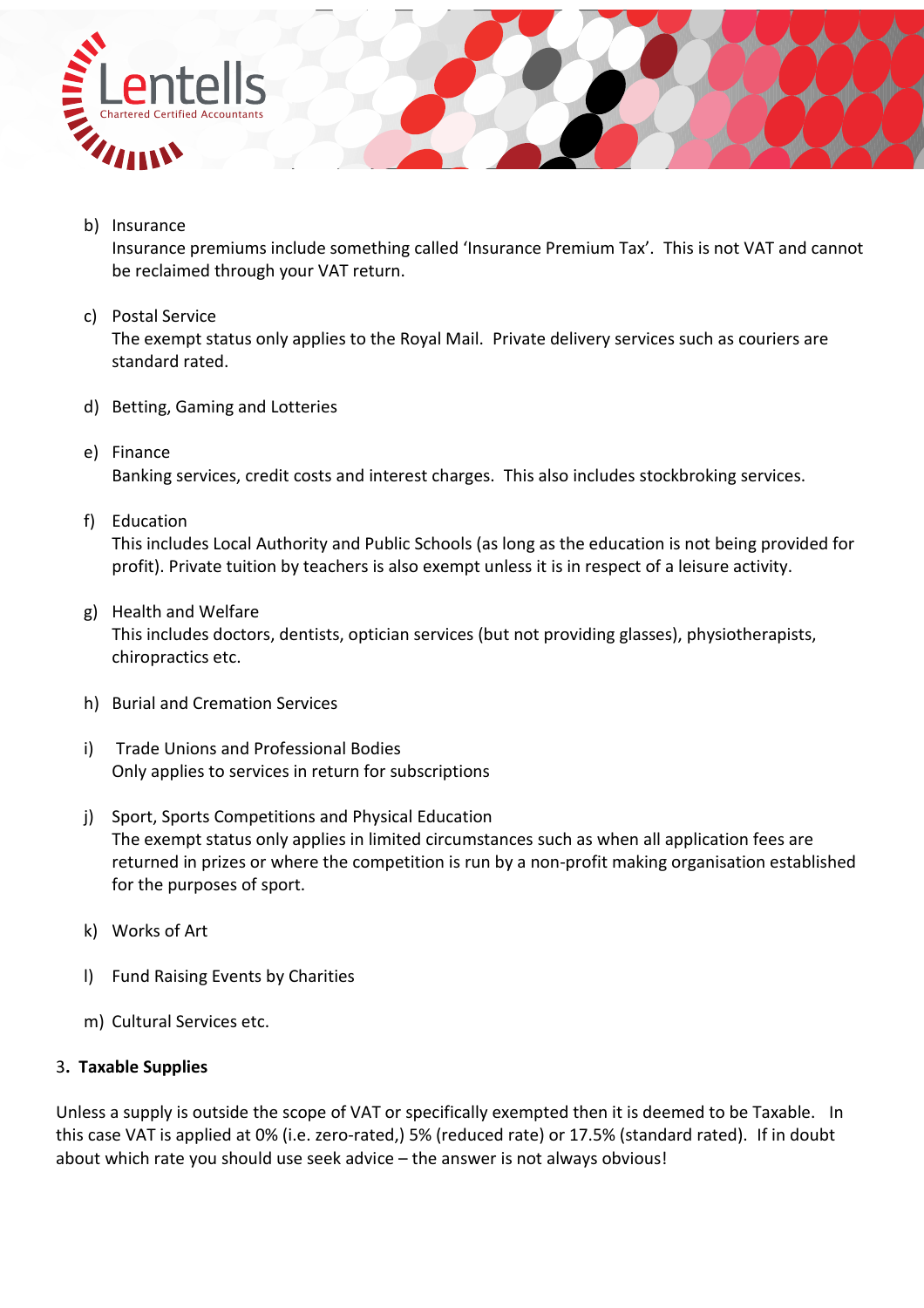

#### **Zero Rated Supplies:**

- a) Food but not non-essentials such as alcohol, chocolate and soft drinks which are standard rated. Hot take‐away food or drink and food eaten in a cafe or restaurant is also standard rated.
- b) Animal feeds (but not pet food).
- c) Books and newspapers.
- d) Construction of new domestic dwellings. Note that construction services are a complex area of VAT and professional advice should always be sought.
- e) Transport in vehicles designed to carry 12 or more people e.g. train, coach and air fares.
- f) Drugs and medicines on prescription, surgical appliances and aids for the handicapped.
- g) Children's clothing and footwear (12 years old or under).

### **Reduced Rate Supplies:**

- a) Fuel and power for domestic and charitable use.
- b) Women's sanitary products.
- c) Contraceptive products.
- d) Children's car seats.

### **Standard Rated Supplies:**

This covers the majority of other supplies.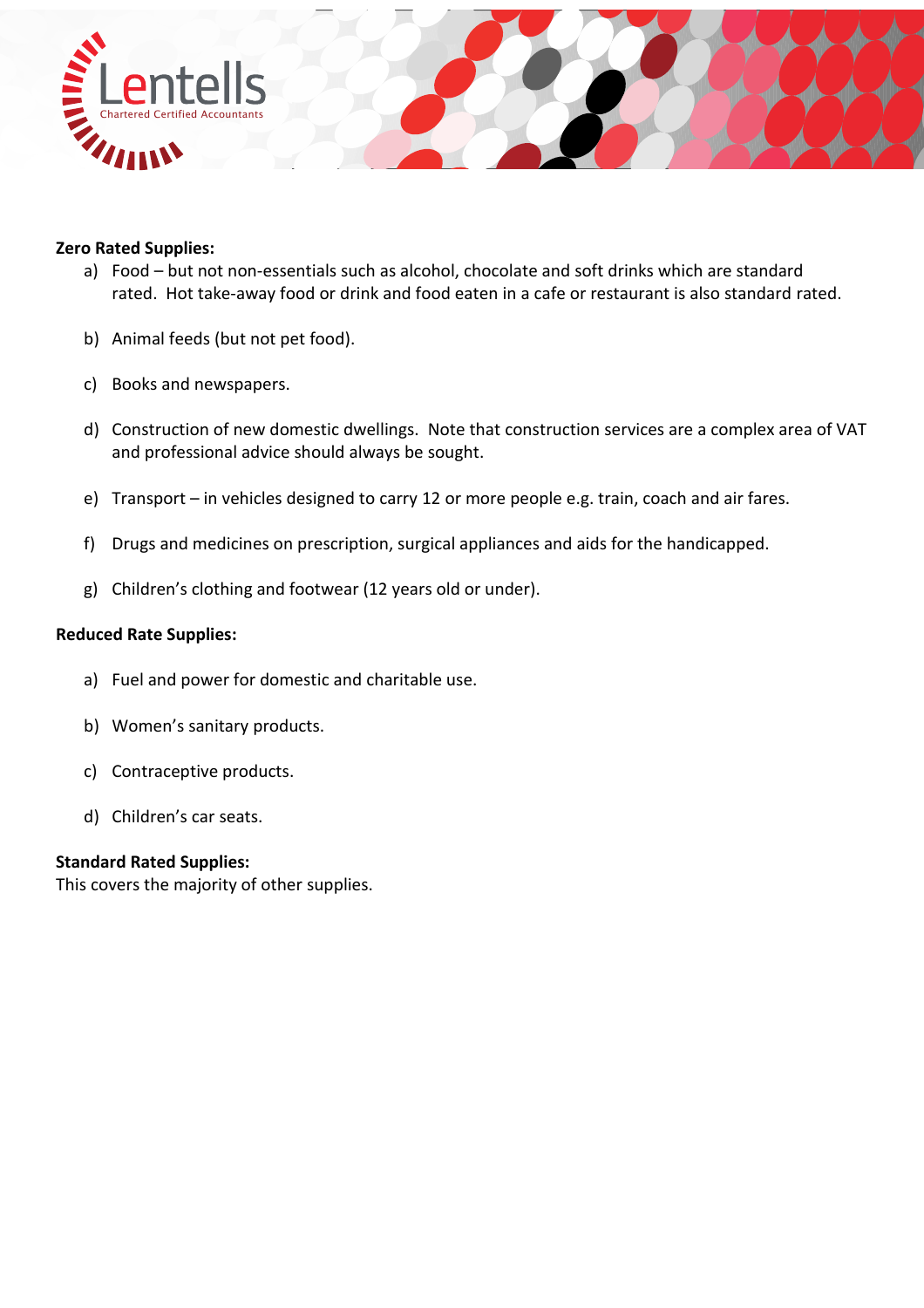

### **COMMON ERRORS IN VAT RETURNS**

The above paragraphs give basic guidance as to what type of transaction you might be dealing with. Many VAT returns are incorrect due to errors made in deciding what to include where. The following are common problems encountered:

a) You can only reclaim input VAT if you have a valid VAT invoice showing the supplier's VAT number, rate of VAT and amount of VAT that has been charged. If this information is absent then your supplier is probably not VAT registered, has not charged VAT and therefore you cannot reclaim any VAT. (For details of the full information required to be shown on a VAT invoice seek advice)

You should still include the cost of the purchase in the statistics in box 7 unless it is a supply that would have been outside the scope even if the supplier was VAT registered.

- b) If calculating VAT on your own sales invoices the rate of VAT is applied to the net of VAT amount. If working backwards e.g. you want to charge a VAT inclusive amount of, say, £100 then the VAT element is 7/47ths of the gross – in this case £14.89 and the net of VAT amount becomes £85.11. Note that this does not give the same result as if you had incorrectly calculated the VAT as being 17.5% of the gross amount of £100.
- c) Do not net off sales and purchases even if you have part exchange or contra items. You should show the sale and the purchase element separately.
- d) If some of your purchases are for a mixed private/business use you can only reclaim the input VAT on the business proportion. Road fuel and car repairs are treated differently from this general rule as described below.
- e) If you are reclaiming VAT on car fuel and there is an element of private use you must add a Fuel Scale Charge to your output VAT. Since 1 May 2007 the amount of the scale charge depends on the CO2 emissions for your vehicle. Prior to this date the scale charge was dependent on the size of engine and fuel type. Note that the scale charge changes each tax year on 1 May so remember to update it when preparing your next return after 1 May If you are typically covering less than about 10,000 miles per annum in your car the scale charge may exceed the VAT being reclaimed and you may be better off by not claiming the VAT on fuel instead.
- f) You can recover 100% of the VAT on car repairs & servicing regardless of the private/business usage split.
- g) If you hire/lease a car and have mixed private and business use you can only recover 50% of the input VAT.
- h) Don't include any 'outside the scope' items in your return.